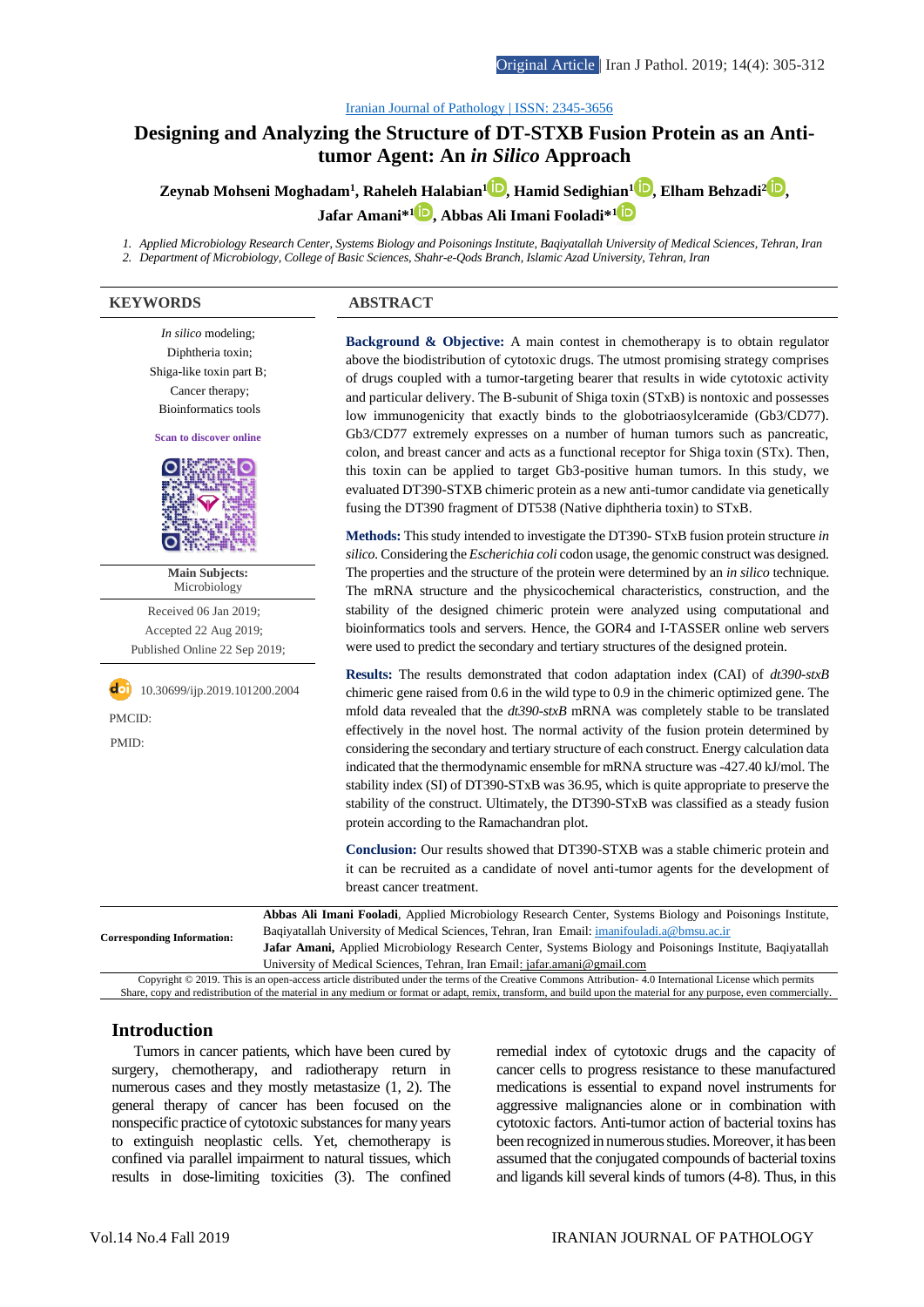study we selected diphtheria toxin (DT) and the B-subunit of Shiga toxin (STxB) as anti-tumor agents. Native DT is composed of a 538-amino acid protein with three domains; part A is the enzymatically active domain, part B has a hydrophobic domain at the N-terminal portion, and the Cterminal portion of fragment B is the receptor-binding domain. DT intoxicates susceptible eukaryotic cells via receptor-mediated endocytosis (9). As soon as internalized within an acidic vesicle, the enzymatically active fragment A portion is released into the cytosol. Protein synthesis is repressed by part A-catalyzed adenine diphosphate (ADP) ribosylation of elongation factor 2, and eventually leads to cell death. This is an effective and capable procedure, likewise, the single molecule of DT can impede up to 2000 ribosomes/min in cell-free systems (10).

The Shiga toxins attached to the AB5 toxins, with an enzymatically active A segment and a nontoxic B segment, are responsible for binding to cellular receptors. The B moiety comprises of five similar B subunits (7.7 kDa) establishing a pentameric circle nearby the central pore in which the C-terminus of the A moiety is attached. Each Bsubunit anchorages three determined binding sites that exactly interrelate with the glycosphingolipid (Gb3). So, each B moiety can possibly interact with up to 15 Gb3 molecules, leading to high-affinity binding (11). In humans, expression of Gb3 is limited to apparent cell types. Moreover, a distinct inclination towards Gb3 overexpression in tumor tissues compared with the normal tissue has been observed in several cancers such as pancreas, breast, and ovary and also in malignant meningioma, glioma, and acute nonlymphocytic leukemia (6, 11-17).

In this study, we designed and constructed a DT-STxB chimeric protein and its fusion protein linked by a hydrophobic linker specified as a candidate for cancer therapy.

# **Materials and Methods**

# **Designing the Chimeric Construct**

The amino acid sequences of DT and STxB proteins were retrieved from Uniprot database. The selected sequences for designing chimeric construct were DT (accession No. Q6KE85) and STxB (accession No. Q7BQ98). The DT consists of 193-amino acid N-terminal A-chain, the 342-amino acid B-chain with a hydrophobic translocation enhancing region, a disulfide bond among chains A and B with the deletion of 145-amino acid innate binding region. In order to construct DT390–STxB fusion, DT was fused to the amino acid sequence of STxB (21-89) as a binding fragment for the cellular receptors. Two parts of the fusion protein were linked using a hydrophobic GGGSGGGSGGGS amino acid linker. To optimize the synthetic gene, *in silico* analysis was performed using online databases such as Gene Bank codon database, the codon database, and Swiss-Prot reverse translation online tool; gene designer software was also recruited. Furthermore, several hydrophobic linkers were examined by the GOR4 tool (18) to separate two functional parts of the chimeric protein. The chimeric gene was designed for cloning and expression in *Escherichia coli* (*E.coli*) using the Java codon optimization tool (JCat) (http://www .jcat.de/ ) and optimizer web server (19, 20). VaxiJen server

(www.ddg-pharmfac.net/vaxijen) (21) was recruited to predict the immunogenicity of the whole antigen. The chimeric gene was synthesized by Biomatik Company (Ontario, Canada).

#### **RNA Secondary Structure Analysis**

The mRNA secondary structure of the chimeric gene was analyzed using the mfold server (http://mfold.rna. albany .edu/ ) (22).

# **Chimeric protein confidants**

Physiochemical characterization, theoretical isoelectric point (pI), molecular weight, total number of positive and negative residues, extinction coefficient (E), instability index (II), aliphatic index (AI), and grand average hydropathy (GRAVY) of the chimeric protein were attained using Expasy ProtParam server (web.expasy.org/ protparam $(23)$ .

### **Protein Secondary Structure**

Prediction of secondary structure of DT-STxB fusion protein sequence was made using GOR secondary structure prediction method version IV (http://gor.bb.iastate.edu/) (24). Furthermore, the functional characteristics of the designed protein such as secondary structure, the regions lacking normal structure, coiled-coil domains, sections with low-complexity, transmembrane (TM) helices, the solvent accessible surface area (SASA), and the sites with disulfide bridges were also assessed.

### **3D Structure Prediction**

Further analysis of tertiary structural stability of the recombinant DT390-STxB protein was done by the I-TASSER online server (http://zhanglab.ccmb.med. umich.edu/I-TASSER) (25-27), Phyre version 0.2 [\(http://www.sbg.bio.ic.ac.uk/phyre2](http://www.sbg.bio.ic.ac.uk/phyre2) ) (28), and online web servers separately, which generates 3D models along with their confidence score (C-Score).

Energy minimization was confirmed by examining the stability of 3D structure of the chimeric protein recruiting Swiss-PdbViewer (aka DeepView) (29). To assess the availability of the amino acids in the protein, the online ASA program was used (30).

### **Evaluation of Tertiary Structure**

Following generating 3D model, the Swiss PdbViewer that includes a version of the GROMOS96 43B1 force field was performed for energy minimization. The ProSA-web, Z-scores, and Procheck Ramachandran plot (mordred.bioc. cam.ac.uk/~rapper/rampage.php) were performed for structural evaluation and stereo chemical analyses (31). Also, the alignment of the query and template sequences and the assessment of the generated models were carried out recruiting the Swiss-PdbViewer. Furthermore, the solubility of the DT390-STxB fusion protein was evaluated by PROSO online software (https://prosa.services.came  $\underline{\text{sbg.ac.at/prosa.php}} (32)$ .

# **Prediction of Antigenic Properties of the Chimeric Protein**

VaxiJen web server (www.ddg-pharmfac.net/vaxijen) (21) was applied for predicating antigenic properties of the chimeric protein based on the physicochemical properties.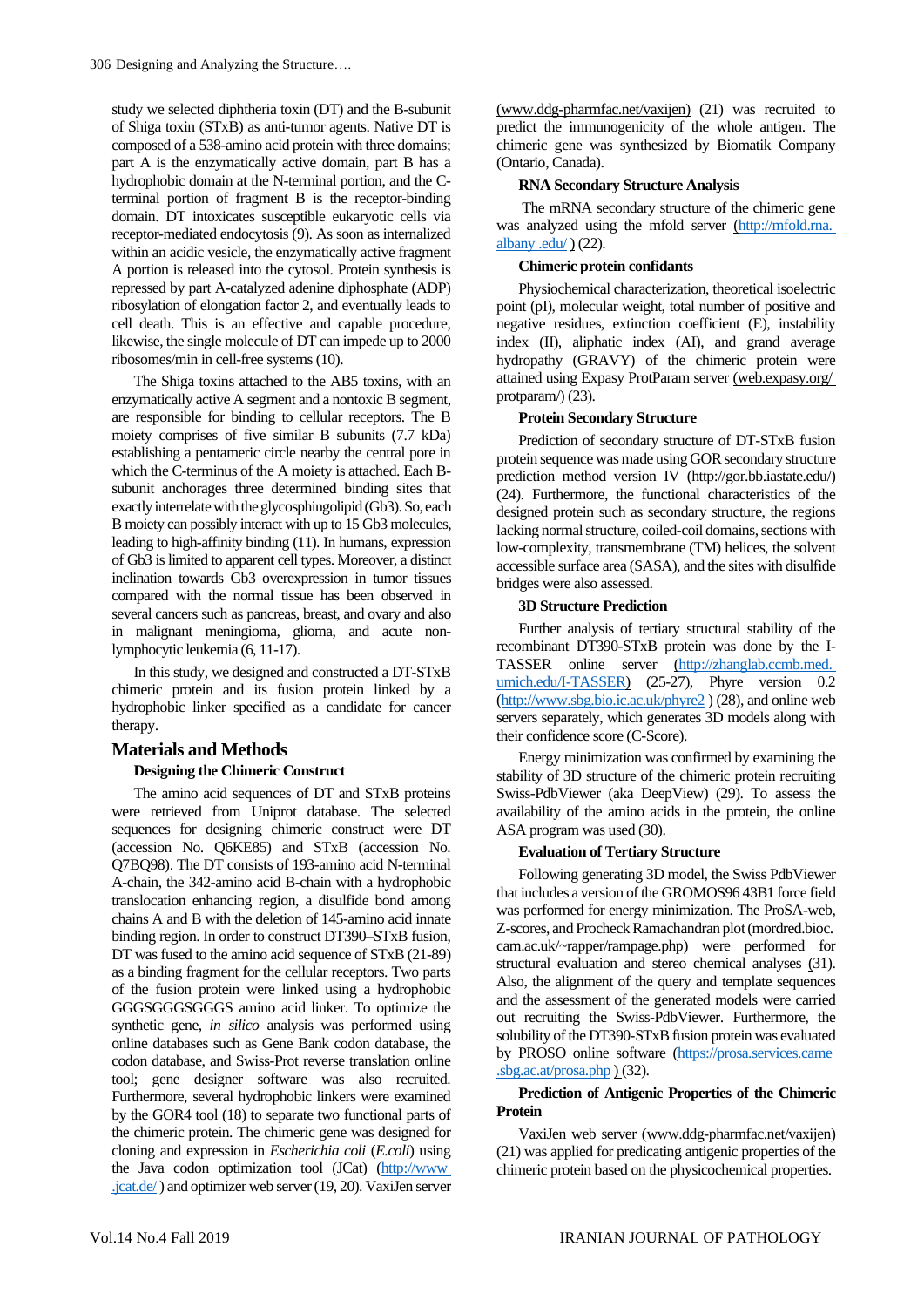# **Results**

INNO The design and analysis of chimeric protein properties of 390 residues from N-terminal of DT (lacking 21 amino acids of signal sequence from the N-terminal of the protein) was selected from online gene banks and fused to the amino acid sequence of STxB. Several hydrophobic linkers were tested to choose the top linker which sustains functionality of the standard structure of the two parts of the recombinant protein. Finally, GGGGSGGGGSGGGGS sequence was designated as the linker to maintain the flexibility of the construct (Figure 1A).

Afterwards, the amino acid sequence was backtranslated and nucleic acid codons were adjusted based on the codon, considering *E. coli* as the expression host. The chimeric gene exposed a codon adaptation index (CAI) of 0.62 in comparison to the wild type gene that was 50.15%. The GC% codon usage bias in *E. coli* was augmented by upgrading GC% and CAI to 50.15% (GC% of *E. coli* is nearby 50) and 0.62, respectively. The CAI of  $>0.8$  was considered statistically significant in terms of high gene expression level (Figure 1B).

Furthermore, the essential restriction enzyme sites (*Eco*RI *and Hin*dIII) were introduced at the ends of the sequence for cloning purposes.

#### **The mRNA Structure Prediction**

The secondary structure of the *dt390-stxB* mRNA was predicted using the online software mfold. To specify the anticipated folding of the designed gene, a genetic algorithm-based RNA secondary structure prediction was associated with comparative sequence analysis. The folding of 5' terminal region of the gene had the same structure as the bacterial gene. The minimum free energy (MFE) was estimated for RNA secondary structure; all 29 structural elements recovered in this study had the same the folding as RNA constructs. The obtained data demonstrated that the mRNA had the sufficient stability for the effective translation in the novel host.

Results are demonstrated in Figure 2 and Table 1. The free energy of thermodynamic cooperative units associated with this structure was  $\Delta$ G=-427.40 kJ/mol.

Random coils established to be recurrent 189, 81 extended strand and 189 alpha helix (Table 2 and Figure 1C).

#### **Chimeric Protein Properties**

ProtParam web server was used to reveal the physiochemical properties of the DT390-STxB sequence. The number of amino acids was found to be 443, the average molecular weight was 53 kDa, and the pI was 5.11. In addition, the total number of positively charged residues (Arg+Lys) was 42 and total number of negatively charged residues (Asp+Glu) was 56. The instability index of DT390-STxB was computed by the ProtParam web server, which appeared to be 36.95 (Table 3, 4).

**Table 1.** Thermodynamic details related to 5' end of chimeric construct DT390-STxB mRNA. According to the minimum free energy (ΔG) of the 5' end of chimeric mRNA, their initial ATG is constrained in hairpin loop structure.

| <b>Structural Element</b> | $AG(DT390-STXB)$ | Information(DT390-STXB)          |
|---------------------------|------------------|----------------------------------|
| Helix                     | $-5.50$          | 3 base pairs.                    |
| Hairpin loop              | 5.40             | Closing pair is U335-A340        |
| <b>Stack</b>              | $-2.10$          | External closing pair is U2-A274 |
| <b>Stack</b>              | $-2.20$          | External closing pair is G3-C273 |
| <b>Stack</b>              | $-2.40$          | External closing pair is U4-A272 |

**Table 2.** Arrangement of secondary structure of origin and chimeric protein

| Protein                | <b>Extended Strand</b> | <b>Alpha Helix</b> | <b>Random Coil</b> |
|------------------------|------------------------|--------------------|--------------------|
| DT390-STXB             |                        |                    | 89                 |
| DT390                  |                        | 160                | $14^{\circ}$       |
| <b>ST<sub>x</sub>B</b> | 26                     | ے ر                | 29                 |

Data are presented as %.

**Table 3.** Parameters calculated by ExPSy's ProtParam tool

| <b>Sequence length</b> | Mw                    | $\sim$<br>1 VI | - 11<br>- 19  | -17 | т.c<br>ĿU | <br>щ,                  | Аl                      |           |
|------------------------|-----------------------|----------------|---------------|-----|-----------|-------------------------|-------------------------|-----------|
| 44 <sub>5</sub>        | $\bigcap$<br>,9049.98 | .              | эb            | 42  | ovu       | Q <sub>5</sub><br>JU.JJ | $\neg$ $\Omega$<br>0.1J |           |
| $1.11$ $\sim$<br>---   | $\sim$ $\sim$ $\sim$  | $\sim$         | $\sim$ $\sim$ |     | $\sim$    | $\cdot$ $\cdot$         | $\sim$ $\sim$<br>$\sim$ | $\cdot$ . |

\*Mw, Molecular weight; T pI, Theoretical Isoelectric point; -R, Number of negative charged residues; +R, Number of positive charged residues; EC, Extinction coefficient at 280 nm; II, Instability index; AI, Aliphatic index; GRAVY, Grand Average Hydropathy.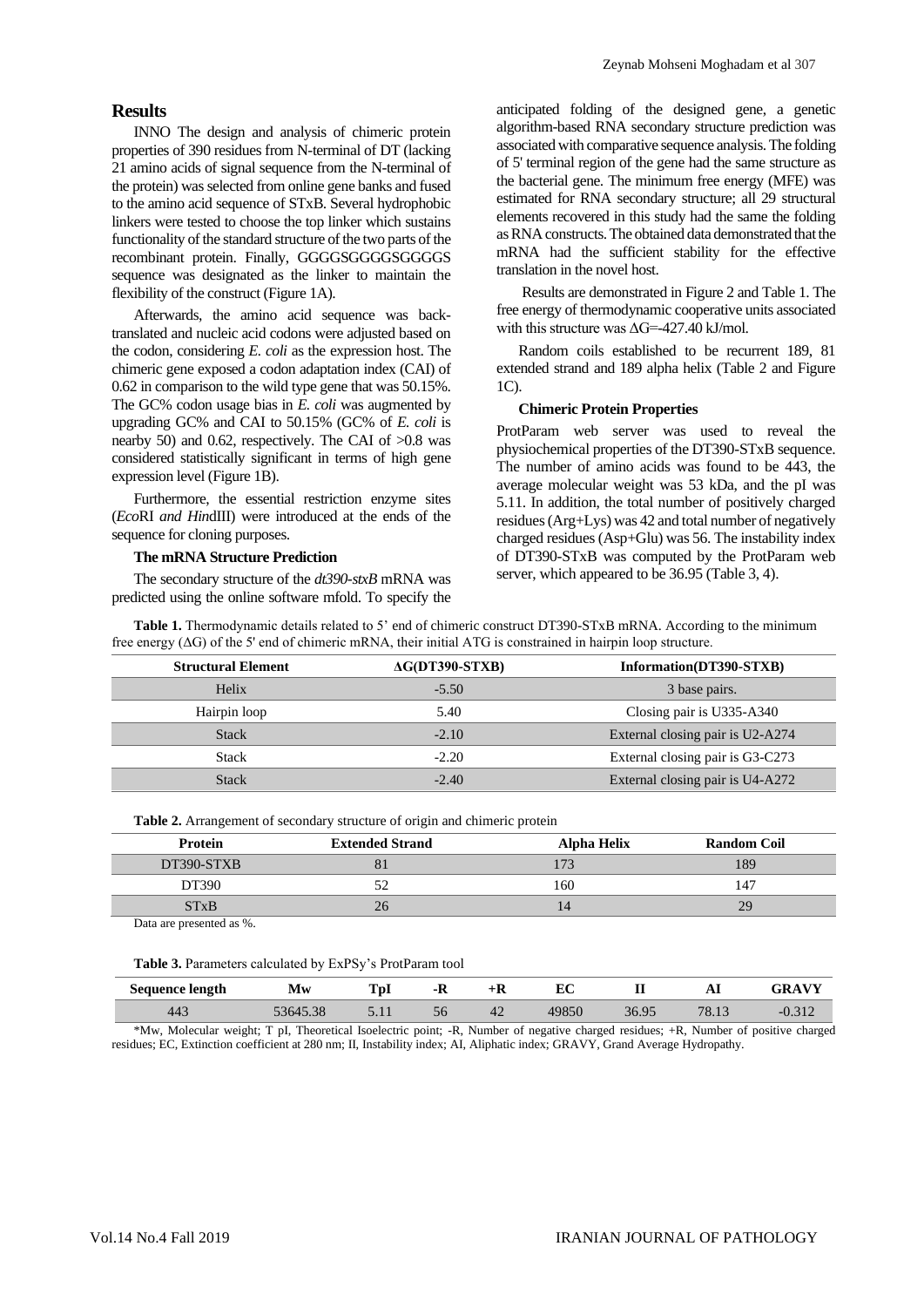

Figure1C.

**Fig. 1. A**. Sequence alignment and schematic model of hypothetical chimeric protein, which has exposed the construct of DT390 (catalytic and translocate domains) and STxB bound together by the GGGGSGGGGSGGGGS appropriate linker for expression in *E. coli*. **B.** Adaptation of codon usage intermittent repartition. The red line demonstrates the codon usage for every codon, which is present in the gene. The blue line shows the mean codon usage in *E. coli* which was assessed for any recognized gene of this organism. The grey lines above and under the blue line display the standard deviation for this mean codon usage in the *E. coli*. **C.** Graphical picture of secondary elements in chimeric DT390-STxB protein. The solubility supplies have been categorized by the main polarity and hydrophobic properties of residual patterns. These patterns have exposed that the mean residue accessible surface area (ASA) have given a high solvent convenience value.



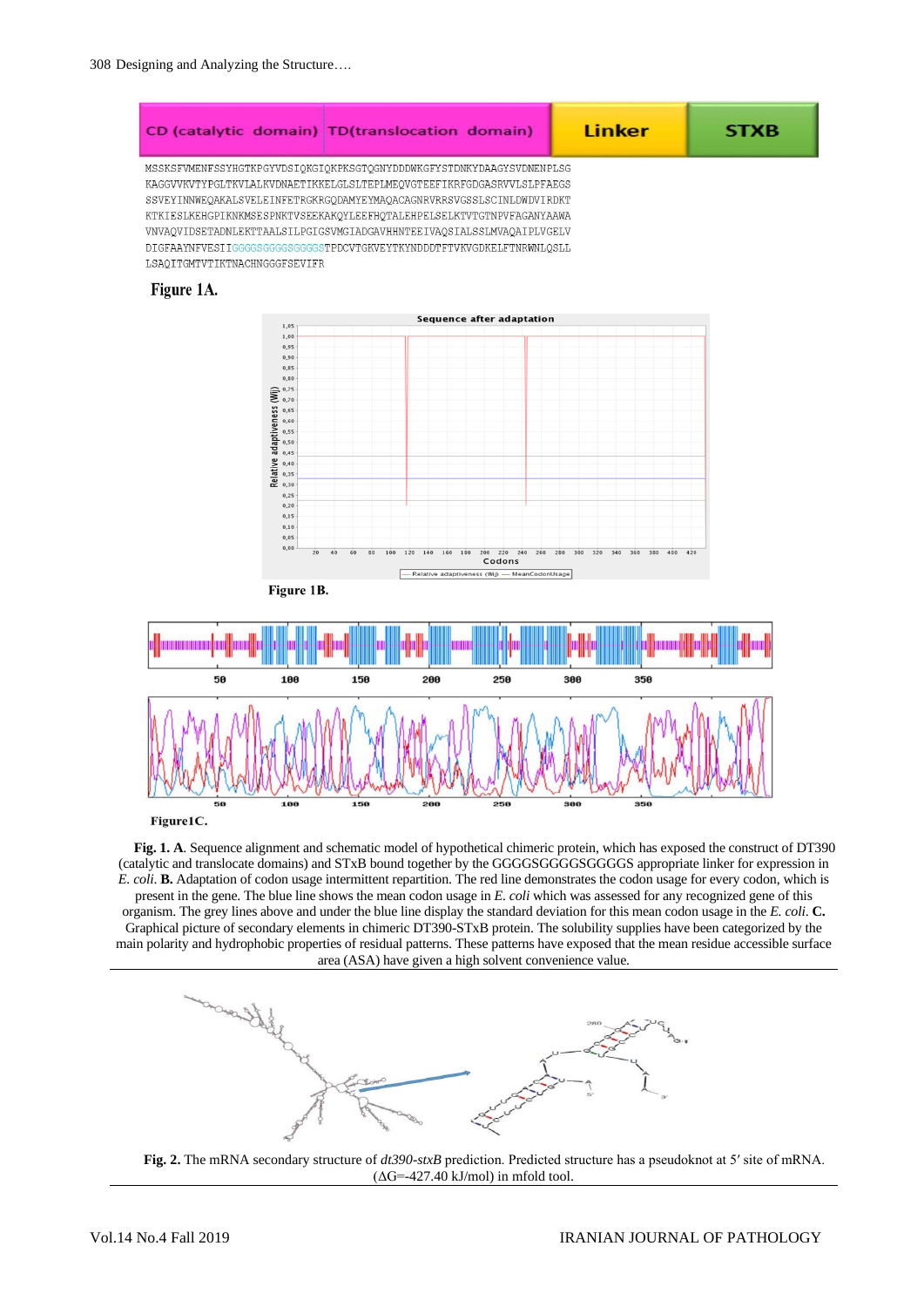| Amino acid          | No. of residues | <b>Percentage of residues</b> | Amino acid | No. of residues | <b>Percentage of residues</b> |
|---------------------|-----------------|-------------------------------|------------|-----------------|-------------------------------|
| Ala $(A)$           | 34              | 7.7%                          | Phe(F)     | 15              | 3.4%                          |
| Arg(R)              | 10              | 2.3%                          | Pro(P)     | 13              | 2.9%                          |
| Asn $(N)$           | 24              | 5.4%                          | Ser(S)     | 39              | 8.8%                          |
| Asp $(D)$           | 22              | 5.0%                          | Thr $(T)$  | 30              | 6.8%                          |
| Cys(C)              | 4               | 0.9%                          | Trp(W)     | 5               | 1.1%                          |
| Gln(Q)              | 14              | 3.2%                          | Tyr(Y)     | 15              | 3.4%                          |
| Glu(E)              | 34              | 7.7%                          | Val(V)     | 35              | 7.9%                          |
| $\mathrm{Gly}\ (G)$ | 47              | 10.6%                         | Leu $(L)$  | 31              | 7.0%                          |
| His(H)              | 7               | 1.6%                          | Lys(K)     | 32              | 7.2%                          |
| $\text{I}$ le (I)   | 23              | 5.2%                          | Met (M)    | 9               | 2.0%                          |
|                     |                 |                               |            |                 |                               |

**Table4.** Amino acid composition of DT390-STxB chimeric protein

However, by considering these details, the chimeric protein is classified as a stable protein. The estimated half-life of this recombinant protein was 30 h (mammalian reticulocytes, in vitro), >20 h (yeast, in vivo), and >10 h (*E. coli*, in vivo). The grand hydropathicity is considered to be -0.312.

Secondary and tertiary structures of chimeric protein were predicted to define the final structure of a chimeric protein; the DT390-STxB chimeric protein was submitted to I-TASSER and GOR4 online web tools. According to C-scores planned through this software, model 1 with a C-score of 0.03 had the maximum confidence among the other models. This was graphically signified in Figure 3.

The profile of energy minimization was considered by Swiss-PdbViewer –7107.159 kcal/mol, which demonstrated that the recombinant protein DT390- STxB had the suitable stability. Also, the structural stability of the protein was evaluated based on the data obtained from the Ramachandran plot (Figure 4).



Model 2  $C$ -score = -0.23







**Figure 4**. Evaluation of model stability is based on a Ramachandran plot for the DT390-STxB chimeric protein.

 $C$ -score =  $0.03$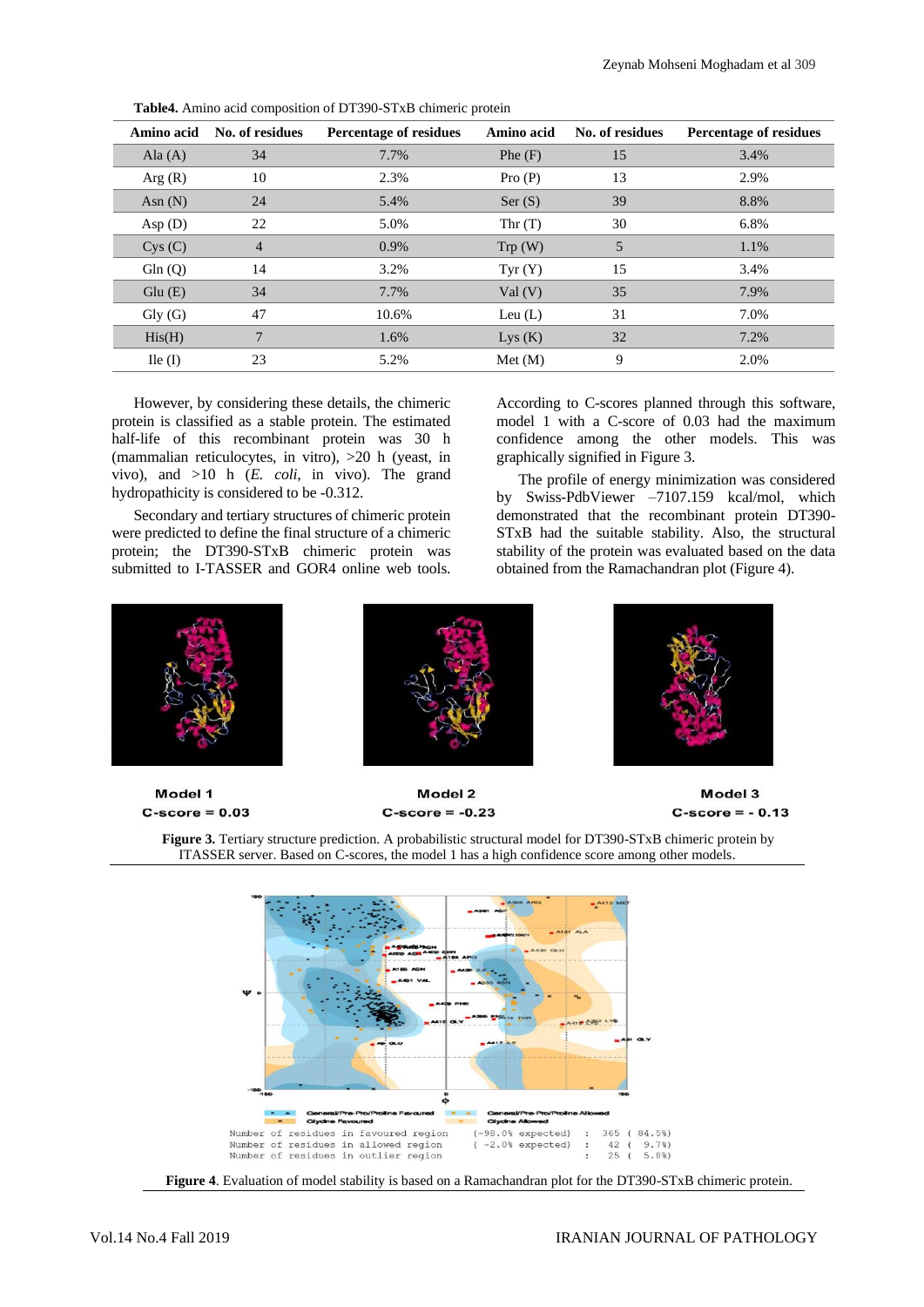# **Discussion**

Cancer is the most common cause of death in many developed countries. Today, the targeted therapies like the use of immunotoxins are increased which target specific antigens or receptors on the surface of tumor cells. Immunotoxins are recombinant proteins, which consist of a tumor-specific ligand-like antibody and a toxic protein. Ligand-targeted therapy makes it possible for tumor specificity and limited toxicity and promises for developing novel therapies for cancer treatment. It can carry higher doses of a drug to the tumor tissue and may overcome obstacles presented by cytotoxic chemotherapy (33-40).

Native DT is a 538-amino acid protein consisting of three domains. Part A is the enzymatically active domain, part B has a hydrophobic domain at the Nterminal portion, and the C-terminal portion of fragment B is the receptor-binding domain. In this study, we evaluated DT390-STxB chimeric protein as a new anti-tumor candidate via genetically fusing the DT390 fragment of DT538 to STxB (41-43).

In a study carried out by Imani-Fooladi *et al.*, the genetically fused protein called the TGFαL3-SEB fusion protein was designed and evaluated as a novel anti-tumor candidate. This protein was constructed by fusing the third loop of transforming growth factor alpha ( $TGF\alpha L3$ ) to the staphylococcal enterotoxin type B. The CAI index of the TGFαL3-SEB fusion protein enhanced from 0.5 in the wild type to 0.85 in the chimeric optimized gene. Moreover, the overall guanine-cytosine (GC) content decreased from 45.83% to 44.06%, hence increasing the overall stability of mRNA of the synthetic gene. The random coil was the second most available structure in this experiment. The pI of the hydrophilic TGFαL3-SEB fusion protein was 7.72. The highest C-score of -0.42 was annotated for tertiary structure of the TGFαL3-SEB protein (44). The comparison between the two chimeric proteins showed that the TGFαL3-SEB and DT390-STxB constructs are stable enough and have sufficient affinity to the overexpressed cancer cell receptors.

In another study by Keshtvarz *et al.*, PE38-P4A8 chimeric immunotoxin was designed and evaluated. The GC content and codon bias of both wild and synthetic form of the protein were assessed and the results for optimized gene showed no rarely used codon, and the codon bias was demonstrated in *E. coli* as the bacterial host. The optimized GC content was about 54.2% and the CAI value was 0.94 revealing the high and stable expression in bacterial cells. The highest C-score of -3.36 observed in tertiary structure of the fusion protein. For isolating two parts of the proteins, the ASGGPE and  $(G4S)$ <sub>3</sub> linkers were recruited (45).

*In silico* studies are able to complete transcriptional and translational gene fusion, other than the quality expression of the suggested concept in host expression vectors. CAI is the main factor used for gene optimization within a range of 0-1 and an ideal value of 1.0. Subsequently, our objective was to construct a fusion protein that is expressed in *E. coli* as a host expression vector. So, the codon table of *E. coli* was selected for back-translation of the amino acid sequence and ideal expression of the construct. In our gene, CAI index was improved from 0.6 in the wild type sequences to 0.9 in the chimeric optimized gene. Furthermore, the overall GC content was reduced from 50.03% to 47.58%, which should increase the overall stability of mRNA from the synthetic gene. Codon optimization contributes to improve the expression of the synthetic construct in the desired host vector.

The mRNA structure optimization was established based on the low ΔG value and the MFE values of the start codon. These characteristics can support ribosome binding and translation initiation. For prediction of RNA secondary structure, a genetic algorithm-based approach along with relative sequence analysis was recruited to define the prospective folding of the chimeric gene. The 5' terminus of the gene was folded in a way which is typical for all bacterial gene structures. The MFE for secondary structures formed by RNA molecules was also predicted. The mRNA secondary structure of the chimeric gene was analyzed using the mfold program with the parameters as follows: linear RNA folding at 5%, window=20, and max folds=50. All 32 structures achieved in this analysis exposed folding of the RNA construct at 37 $\degree$ C with initial  $\triangle G$  ranging from -543.80 to -481.78 kcal/mol. The best structure (ΔG=-427.40 kJ/mol) is shown in Figure 4. The data showed that the mRNA was stable enough for proper translation in the new host.

ProtParam was used to determine the physiochemical properties of the protein sequence. The results of the primary structure analysis showed that DT390-STxB fusion protein is hydrophilic in nature due to the large number of polar residues. Also, the primary structure analysis suggests that the average molecular weight of DT390-STxB is considered to be 53.64 kDa. The pI of a protein is defined as the pH at which the net charge on the surface of the protein is zero. At pI, the proteins are stable and dense. The calculated pI value of DT390-STxB is 5.11 (pI<7). Although ExPASy's ProtParam computes the extinction coefficient  $(\varepsilon)$  for a range of wavelengths (276, 278, 279, 280, and 282 nm), extinction constant (K) of DT390-STxB at 280 nm is 49850  $M^{-1}$  cm<sup>-1</sup> with respect to the low concentration of Cys, Trp, and Tyr, which indicates that this fusion protein cannot be analyzed using UV spectral methods.

The three-dimensional (3D) structure of the proteins is of a major importance to provide insights into their molecular functions. The 3D model of the recombinant DT390-STxB protein was produced using the I-TASSER online server, which generates 3D models along with their C-score, Z-score, RMSD, and TM-score. This server was generated in three models with C-scores as follows: -2.82, -3.32, and 0.03. Among the three models, model one was selected for further analysis as it assigned the highest C-score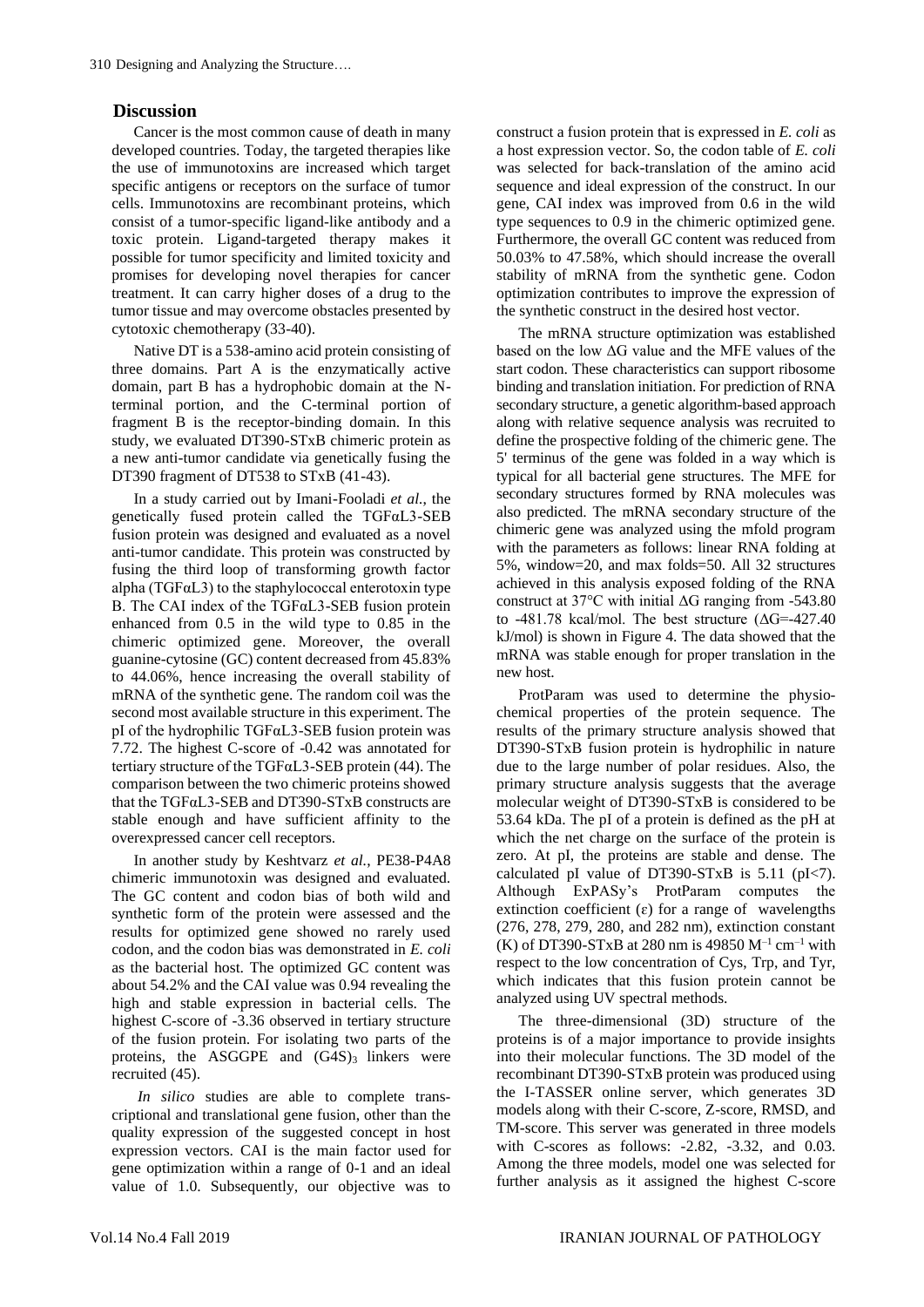$(0.03)$ . The expected TM-score was  $0.72\pm0.11$ , which approved the validity of the model. A TM-score more than 0.5 probabilities accuracy of topology. Subsequently, by generating 3D model, structural assessment and stereo chemical analyses were accomplished using Procheck Ramachandran plot. Energy minimization was determined by analysis of 3D structural stability of the chimeric protein using Swiss-PdbViewer. The proportion of residues was 84.5% in the favored region, 9.7% in allowed region, and 5.8% in the outlier region. Also, the assessment of model stability of the Ramachandran plot indicated that the most residues of the chimeric model are in a stable zone. The model was analyzed by different DT390- STxB fusion proteins as a new anti-tumor candidate. Since it is important to establish the structure-function relation of DT390-STxB fusion protein, some experimental studies have already started investigating the DT390-STxB fusion protein by several tools and software.

In this study, we introduce a novel anti-tumor fussion protein. Our bioinformatics results show that this protein was a stable chimeric protein and it can be used for treatment against breast cancer.

# **Acknowledgements**

This study has been extracted from a PhD's thesis, which supported by applied Biotechnology applied microbiology Research Center, Baqiyatallah University of medical Sciences, Tehran, Iran.

# **Conflict of Interest**

The authors declared that there is no conflict of interest regarding the publication of this article.

### **References**

- 1. Hutchinson AD, Hosking JR, Kichenadasse G, Mattiske JK, Wilson C. Objective and subjective cognitive impairment following chemotherapy for cancer: a systematic review. Cancer treatment reviews. 2012;38(7):926-34. [\[DOI:10.1016/j.ctrv.2012.05.002\]](https://doi.org/10.1016/j.ctrv.2012.05.002) [\[PMID\]](https://www.ncbi.nlm.nih.gov/pubmed/22658913)
- 2. Sui X, Chen R, Wang Z, Huang Z, Kong N, Zhang M, et al. Autophagy and chemotherapy resistance: a promising therapeutic target for cancer treatment. Cell death & disease. 2013;4(10):e838. [\[DOI:10.1038/cddis.2013.350\]](https://doi.org/10.1038/cddis.2013.350) [\[PMID\]](https://www.ncbi.nlm.nih.gov/pubmed/24113172) [\[PMCID\]](http://www.ncbi.nlm.nih.gov/pmc/articles/PMC3824660)
- 3. Sharkey RM, Goldenberg DM. Targeted therapy of cancer: new prospects for antibodies and immunoconjugates. CA: A Cancer Journal for Clinicians. 2006;56(4):226-43. [\[DOI:10.3322/canjclin.56.4.226\]](https://doi.org/10.3322/canjclin.56.4.226) [\[PMID\]](https://www.ncbi.nlm.nih.gov/pubmed/16870998)
- 4. Jain KK. Use of bacteria as anticancer agents. Expert Opinion on Biological Therapy. 2001;1(2):291-300. [\[DOI:10.1517/14712598.1.2.291\]](https://doi.org/10.1517/14712598.1.2.291) [\[PMID\]](https://www.ncbi.nlm.nih.gov/pubmed/11727536)
- 5. Frankel AE. Methods for treating acute myeloid leukemia with diphtheria toxin-interleukin-3 conjugates. Google Patents; 2013.
- 6. Frankel AE. Methods and compositions based on diphtheria toxin-interleukin-3 conjugates. Google Patents; 2015.
- 7. Prince HM, Newland KM. Denileukin diftitox for the treatment of cutaneous T-cell lymphoma. Expert Opinion on

Orphan Drugs. 2014;2(6):625-34. [\[DOI:10.1517/21678707.2014.912580\]](https://doi.org/10.1517/21678707.2014.912580)

- 8. Zhan C, Li C, Wei X, Lu W, Lu W. Toxins and derivatives in molecular pharmaceutics: drug delivery and targeted therapy. Advanced drug delivery reviews. 2015;90:101-18. [\[DOI:10.1016/j.addr.2015.04.025\]](https://doi.org/10.1016/j.addr.2015.04.025) [\[PMID\]](https://www.ncbi.nlm.nih.gov/pubmed/25959429)
- 9. Schubert I. Diphtheria Toxin Based Molecules as Therapeutic Approaches. Corynebacterium diphtheriae and Related Toxigenic Species: Springer; 2014. p. 277-90. [\[DOI:10.1007/978-94-007-7624-1\\_15\]](https://doi.org/10.1007/978-94-007-7624-1_15)
- 10. Williams D, Parker K, Bacha P, Bishai W, Borowski M, Genbauffe F, et al. Diphtheria toxin receptor binding domain substitution with interleukin-2: genetic construction and properties of a diphtheria toxin-related interleukin-2 fusion protein. Protein engineering. 1987;1(6):493-8. [\[DOI:10.1093/protein/1.6.493\]](https://doi.org/10.1093/protein/1.6.493) [\[PMID\]](https://www.ncbi.nlm.nih.gov/pubmed/3334101)
- 11. Chan YS, Ng TB. Shiga toxins: from structure and mechanism to applications. Applied microbiology and biotechnology. 2016;100(4):1597-610. 2016;100(4):1597-610. [\[DOI:10.1007/s00253-015-7236-3\]](https://doi.org/10.1007/s00253-015-7236-3) [\[PMID\]](https://www.ncbi.nlm.nih.gov/pubmed/26685676)
- 12. LaCasse E, Bray M, Patterson B, Lim W-M, Perampalam S, Radvanyi L, et al. Shiga-like toxin-1 receptor on human breast cancer, lymphoma, and myeloma and absence from CD34+ hematopoietic stem cells: implications for ex vivo tumor purging and autologous stem cell transplantation. Blood. 1999;94(8):2901-10.
- 13. Gaston MA, Pellino CA, Weiss AA. Failure of manganese to protect from Shiga toxin. PloS one. 2013;8(7):e69823. [\[DOI:10.1371/journal.pone.0069823\]](https://doi.org/10.1371/journal.pone.0069823) [\[PMID\]](https://www.ncbi.nlm.nih.gov/pubmed/23875002) [\[PMCID\]](http://www.ncbi.nlm.nih.gov/pmc/articles/PMC3713051)
- 14. Haicheur N, Bismuth E, Bosset S, Adotevi O, Warnier G, Lacabanne V, et al. The B subunit of Shiga toxin fused to a tumor antigen elicits CTL and targets dendritic cells to allow MHC class I-restricted presentation of peptides derived from exogenous antigens. The Journal of Immunology. 2000;165(6):3301-8. [\[DOI:10.4049/jimmunol.165.6.3301\]](https://doi.org/10.4049/jimmunol.165.6.3301) [\[PMID\]](https://www.ncbi.nlm.nih.gov/pubmed/10975847)
- 15. Geyer PE, Maak M, Nitsche U, Perl M, Novotny A, Slotta-Huspenina J, et al. Gastric adenocarcinomas express the glycosphingolipid Gb3/CD77: Targeting of gastric cancer cells with Shiga toxin B-subunit. Molecular cancer therapeutics. 2016;15(5):1008-17. [\[DOI:10.1158/1535-](https://doi.org/10.1158/1535-7163.MCT-15-0633) [7163.MCT-15-0633\]](https://doi.org/10.1158/1535-7163.MCT-15-0633) [\[PMID\]](https://www.ncbi.nlm.nih.gov/pubmed/26826119)
- 16. Ishitoya S, Kurazono H, Nishiyama H, Nakamura E, Kamoto T, Habuchi T, et al. Verotoxin induces rapid elimination of human renal tumor xenografts in SCID mice. The Journal of urology. 2004;171(3):1309-13. [\[DOI:10.1097/01.ju.0000100110.11129.85\]](https://doi.org/10.1097/01.ju.0000100110.11129.85) [\[PMID\]](https://www.ncbi.nlm.nih.gov/pubmed/14767339)
- 17. Batisse C, Dransart E, Sarkouh RA, Brulle L, Bai S-K, Godefroy S, et al. A new delivery system for auristatin in StxB-drug conjugate therapy. European journal of medicinal chemistry. 2015;95:483-91. [\[DOI:10.1016/j.ejmech](https://doi.org/10.1016/j.ejmech.2015.03.047)  [.2015.03.047\]](https://doi.org/10.1016/j.ejmech.2015.03.047) [\[PMID\]](https://www.ncbi.nlm.nih.gov/pubmed/25847766)
- 18. Doolittle ED. Methods in Enzymology, RF. 1996. p. 540-53.
- 19. Puigbo P, Guzman E, Romeu A, Garcia-Vallve S. OPTIMIZER: a web server for optimizing the codon usage of DNA sequences. Nucleic Acids Res 2007;35:W126-131 [\[DOI:10.1093/nar/gkm219\]](https://doi.org/10.1093/nar/gkm219) [\[PMID\]](https://www.ncbi.nlm.nih.gov/pubmed/17439967) [\[PMCID\]](http://www.ncbi.nlm.nih.gov/pmc/articles/PMC1933141)
- 20. Puigbo P, Romeu A, Garcia-Vallve S. HEG-DB: a database of predicted highly expressed genes in prokaryotic complete genomes under translational selection. Nucleic Acids Res